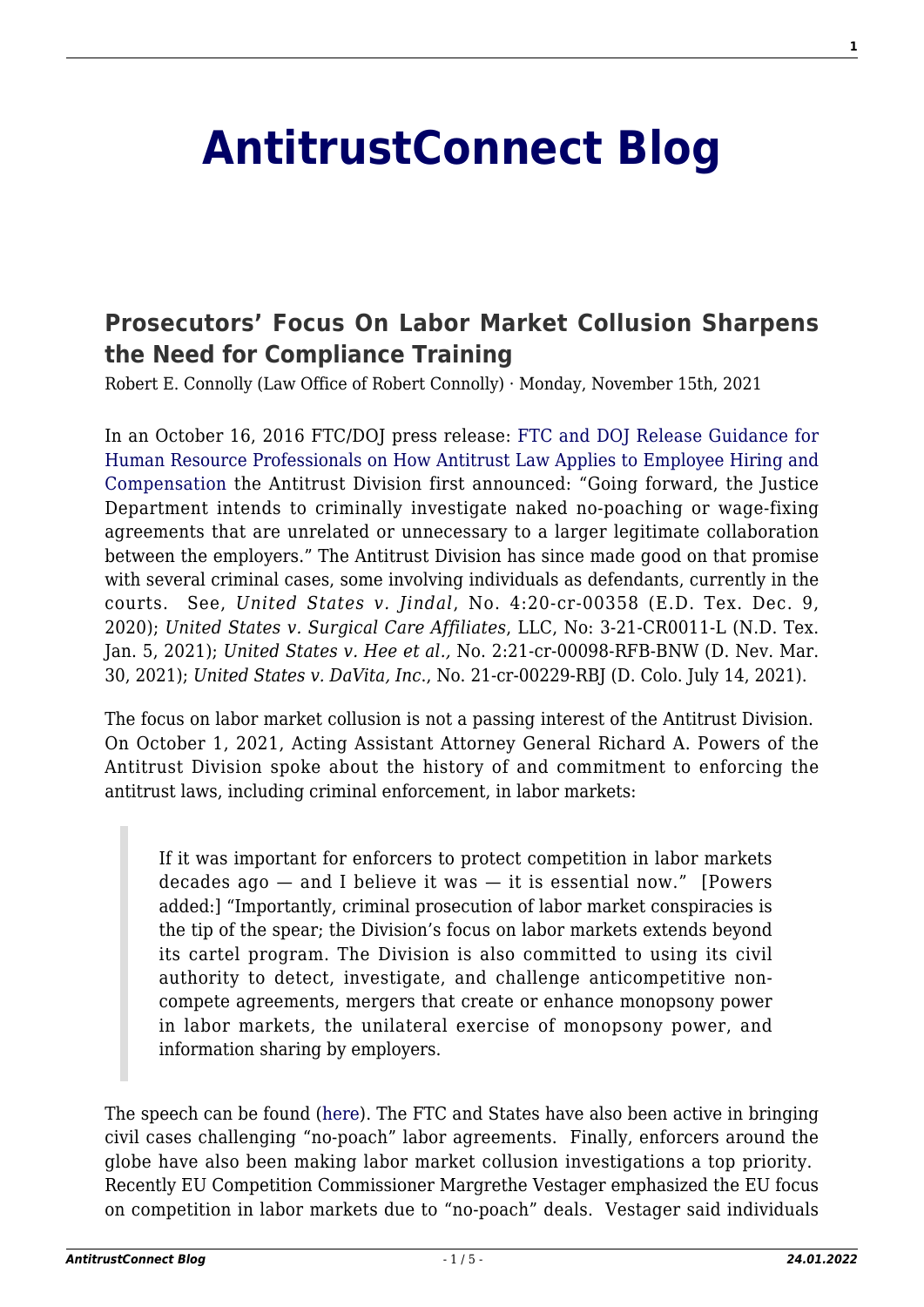are negatively effected "when companies collude to fix the wages they pay or when they use so-called 'no-poach' agreements as an indirect way to keep wages down, restricting talent from moving where it serves the economy best." See **[EU's Vestager](https://www.reuters.com/world/europe/eus-vestager-warns-more-anti-cartel-raids-2021-10-22/) [warns of more anti-cartel raids, criticises 'no-poach' deals,](https://www.reuters.com/world/europe/eus-vestager-warns-more-anti-cartel-raids-2021-10-22/)** Reuters, By Foo Yun Chee, October 22, 2021. A list of various foreign enforcers' cases involving labor market collusion can be found in Mr. Powers' speech.

# **Education on Labor Market Collusion Should be a Top Priority for Compliance Training**

In the criminal labor market collusion cases the Antitrust Division has recently filed, the parties are "duking it out" as to whether the labor market agreements fall within the per se rule or should be judged by the rule of reason. There are skilled lawyers on both sides of the issue and it will be fascinating to see how the cases turn out. My own view is that, while I think applying the per se rule in *criminal* antitrust cases is unconstitutional, see Cartel Capers[, Supreme Court Review Sought for Per Se Rule in](http://cartelcapers.com/blog/supreme-court-review-sought-for-per-se-rule-in-criminal-cases/) [Criminal Cases](http://cartelcapers.com/blog/supreme-court-review-sought-for-per-se-rule-in-criminal-cases/), as long as there is a per se rule, [and there is], the same rules should apply to labor/wages. But, whether a case is per se criminal case or a rule of reason civil case seeking damages, there are good reasons to educate executives involved in the hiring/personnel decisions to try to avoid *any* litigation.

# **Benefits of Compliance Training for Labor Market Collusion**

#### **AVOIDING LITIGATION**

The number of actions brought by enforcers at every level indicates that there has been a serious deficiency in compliance training. It has only been since late 2016 that the Antitrust Division has stated that it would treat naked price fixing and "no-poach agreements as criminal violations. It would be possible, therefore, that this "side of the house" may have been neglected or underrepresented in whatever compliance training may have been provided. It appears labor market agreements among competitors developed and some at least are seemingly ongoing.

#### **COMPLIANCE CREDIT**

The Department of Justice and the Antitrust Division give credit for compliance programs that meet certain criteria See [U.S. DEP'T JUSTICE, CRIMINAL DIV.,](https://www.justice.gov/criminal-fraud/page/file/937501/download) [EVALUATION OF CORPORATE COMPLIANCE PROGRAMS,](https://www.justice.gov/criminal-fraud/page/file/937501/download) updated June 2020, [Antitrust Division Announces New Policy to Incentivize Corporate Compliance](https://www.justice.gov/opa/pr/antitrust-division-announces-new-policy-incentivize-corporate-compliance), July 11, 2019; Antitrust Division, [USDOJ, Evaluation of Corporate Compliance](https://www.justice.gov/atr/page/file/1182001/download) [Programs in Criminal Antitrust Investigations,](https://www.justice.gov/atr/page/file/1182001/download) July 11, 2019. In a recent speech, Deputy Attorney General Lisa O. Monaco highlighted the incentives for a company to have a compliance program before the government not so gently indicates that one is needed:

"A company can fulfill its fiduciary duty to shareholders and maintain a commitment to compliance and lawfulness. In fact, companies serve their shareholders when they proactively put in place compliance functions and spend resources anticipating problems. They do so both by avoiding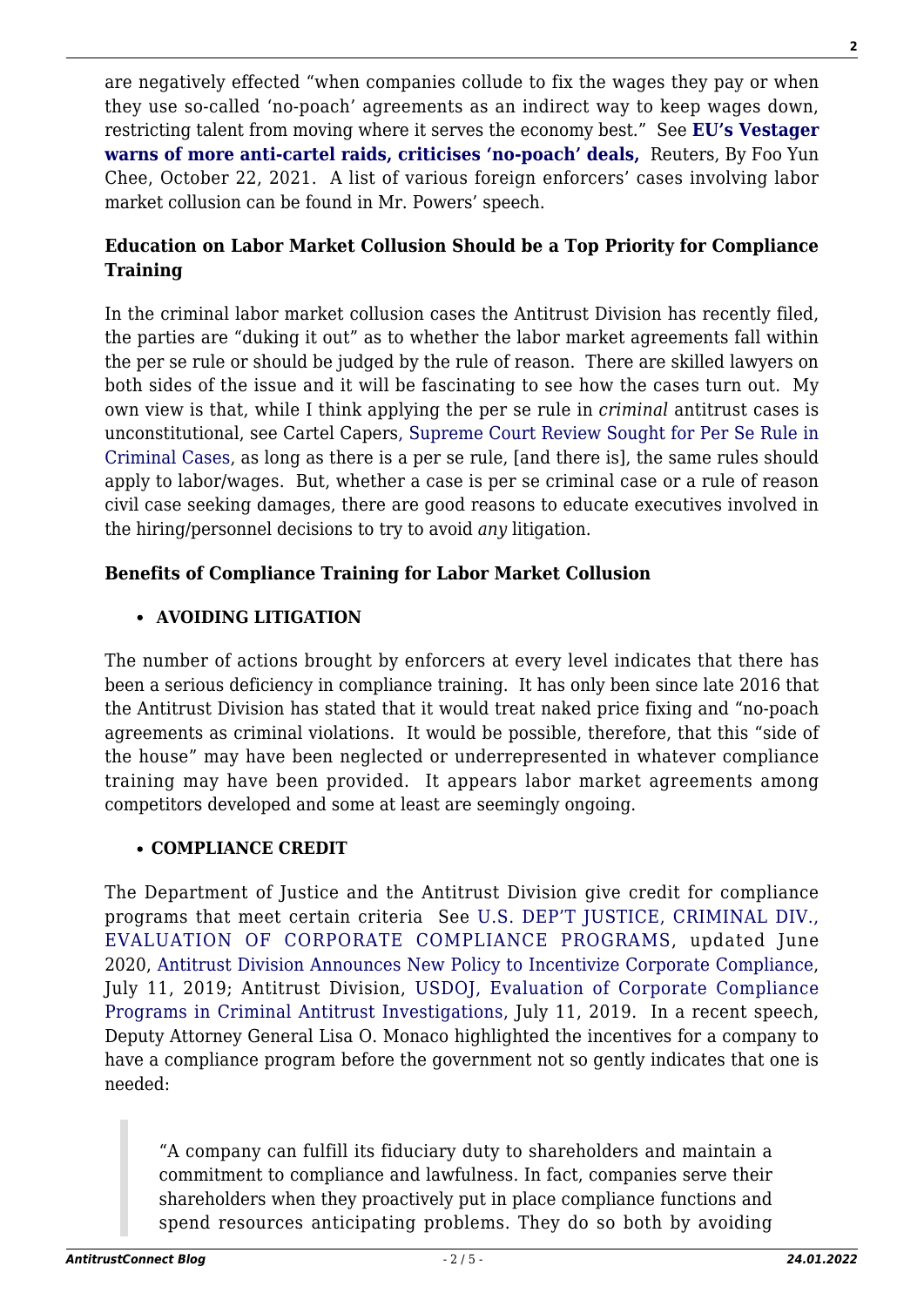regulatory actions in the first place and receiving credit from the government. Conversely, we will ensure the absence of such programs inevitably proves a costly omission for companies who end up the focus of department investigations."

DAG Monaca's remarks can be read ([here\)](https://www.justice.gov/opa/speech/deputy-attorney-general-lisa-o-monaco-gives-keynote-address-abas-36th-national-institute), watched on video ([here\)](https://www.youtube.com/watch?v=Cbji7-w44l4), and the DAG's related memo can be read [\(here\).](https://www.justice.gov/dag/page/file/1445106/download) 

### **• DUTY TO EMPLOYEES**

DAG Monaco's remarks emphasize a company's fiduciary duty to shareholders. I'd like to also emphasize a corporation's duty to its employees. When I was with the Antitrust Division it was personally disturbing to investigate and sometimes prosecute executives who found themselves involved in a criminal investigation and had never had any antitrust training. To be sure, I think most executives have a "gut feeling" that price fixing and bid rigging are not ethical business practices, but many executives had a serious underappreciation of the length and stress of a criminal antitrust investigation and the fact they could face 10 years in jail. Even if an executive obtains immunity and becomes a government witness, a criminal antitrust investigation is one of the most stressful things an executive–and his or her family–may ever deal with. Even civil cases are a serious problem for employees as well as their company. Employees may "groan" or "roll their eyeballs" if they are scheduled for more compliance training (I may have done that occasionally with all the training we received at DOJ) but the threat of criminal prosecution and a jail sentences should perk up an audience quickly.

# **Some Suggestions For Compliance Training**

I'll offer some suggested compliance guidance regarding labor market collusion for human resource employees and others involved in the hiring process. **Disclaimer:** This is by no means a complete compliance guidance outline–but it would be a start.

One document to highlight would be the speech on October 1, 2021 by Antitrust Division Acting Assistant Attorney General Richard Powers (noted above), which emphasizes that the DOJ has made good on its promise to prioritize labor market collusion cases–including bringing criminal charges against individuals allegedly involved in the collusion. Relevant employees should also have a copy, and a presentation explaining, the Department of Justice and FTC's *[Antitrust Guidance for](https://www.justice.gov/atr/file/903511/download) [Human Resource Professionals](https://www.justice.gov/atr/file/903511/download)*[,](https://www.justice.gov/atr/file/903511/download) Department of Justice, Antitrust Division/Federal Trade Commission, October 2016: "The agencies' joint guidance include[ing] a Q&A section that explains how antitrust law applies to various scenarios that HR professionals might encounter in their daily work lives." It would also be important to have a hotline for employees to call with questions about the *Antitrust Guidance* and how it might apply to particular situations.

I don't think labor market collusion is as difficult to avoid–and detect–as it may seem to some. Labor is an input for making any product. Businesses can't collude with competitors about the price they will pay for inputs to make a product or to allocate suppliers. Think about a company that produces widgets. This widget requires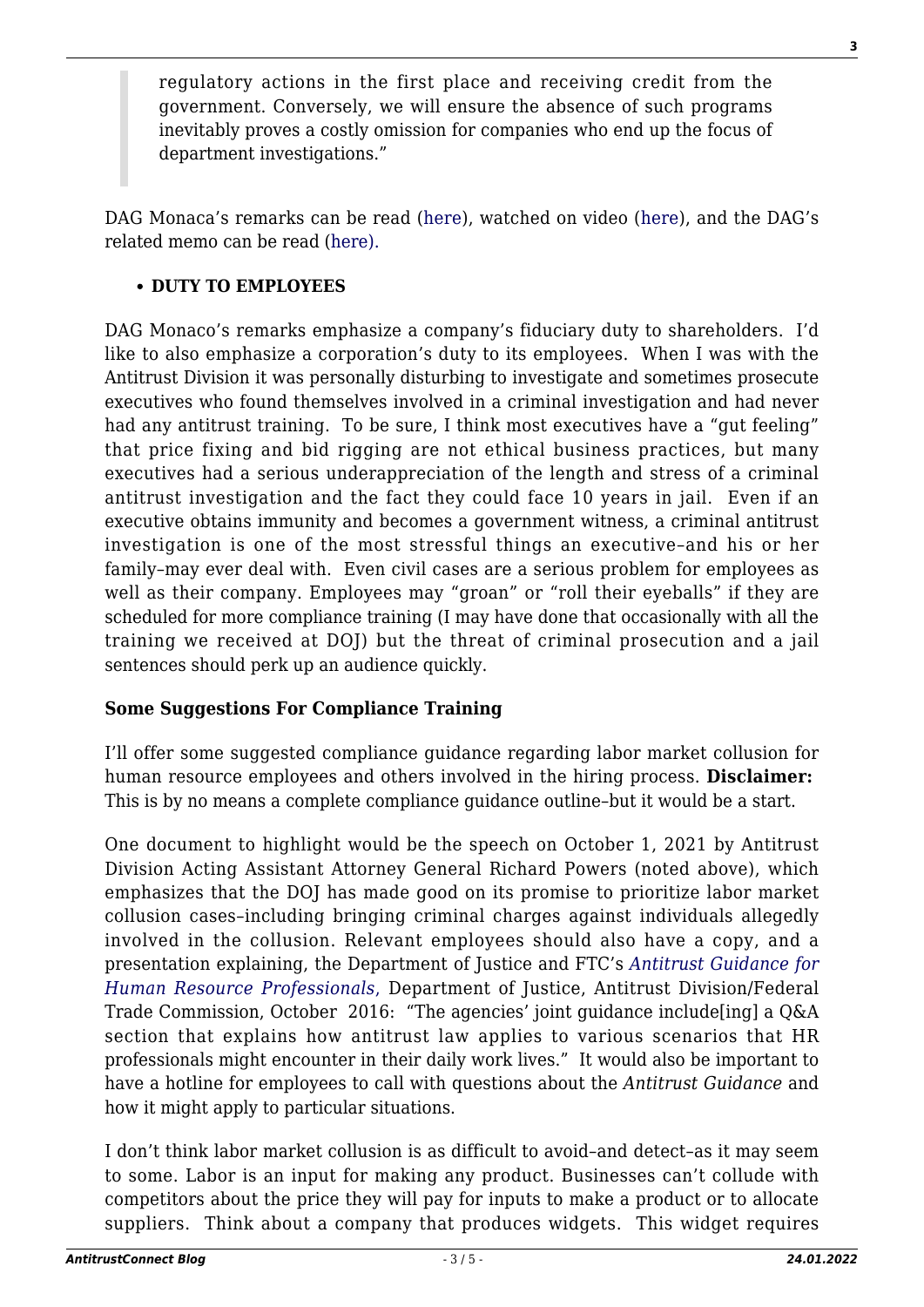copper wire, glass products, machinery and labor. It seems obvious (hopefully) that an executive in one company cannot call a competitor and say, "Let's agree to not pay any more than X for the copper?" Or "If you don't solicit quotes from my supplier, I won't from yours." Labor is also an input. Why would it be OK to call a competitor and say "Let's agree not to pay any more than X per hour" for the input of labor?

As with any input, however, not every agreement between competitors is per se illegal or "naked" price fixing violation. When companies integrate resources, as in a buying group or joint venture, the agreement will be judged under the rule of reason: Do the procompetitive benefits outweigh the anticompetitive harm? The FTC/DOJ guidance explains a basic difference between a "naked" agreement and an agreement "ancillary" to a procompetitive collaboration:

"That means that if the agreement is separate from or not reasonably necessary to a larger legitimate collaboration between the employers, the agreement is deemed illegal without any inquiry into its competitive effects. Legitimate joint ventures (including, for example, appropriate shared use of facilities) are not considered per se illegal under the antitrust laws." *[Antitrust Guidance for Human Resource](https://www.justice.gov/atr/file/903511/download) [Professionals](https://www.justice.gov/atr/file/903511/download)*[,](https://www.justice.gov/atr/file/903511/download) Department of Justice, Antitrust Division/Federal Trade Commission, October 2016, at 3.

As mentioned, employees should have guidance as to who to call within the company if they have questions about the propriety of an agreement with a competitor regarding labor.

Thinking of labor as any other input, I'd add this to my presentation:

- 1. An agreement does not have to be in writing. It can be inferred from other circumstances – such as evidence of discussions and parallel behavior.
- 2. The DOJ intends to proceed criminally against naked wage-fixing or no-poaching agreements. The penalties can be severe, including jail time for individuals.
- 3. Like any other cartel, agreements to reduce competition can be prosecuted even if they don't eliminate all competition or are unsuccessful.
- 4. An added bonus is that if senior executives who have both pricing and hiring authority get this training, it is a refresher about the dire consequences of price fixing, bid rigging and market allocation *either as a seller or a buyer*.

# **CONCLUSION**

In October 2016 when the DOJ FTC *Antitrust Guidance for Human Resource Professionals* was issued it led to a blizzard of "client alerts" warning of this emphasis of the FTC/DOJ. Now would be a good time to see if there was a follow up to client alerts within organizations–including law firms. Did the right people get the *Antitrust Guidance*? Was there follow up training? Is there a process in place for employees to ask questions?

There's much more to be said about compliance and labor market collusion, and no